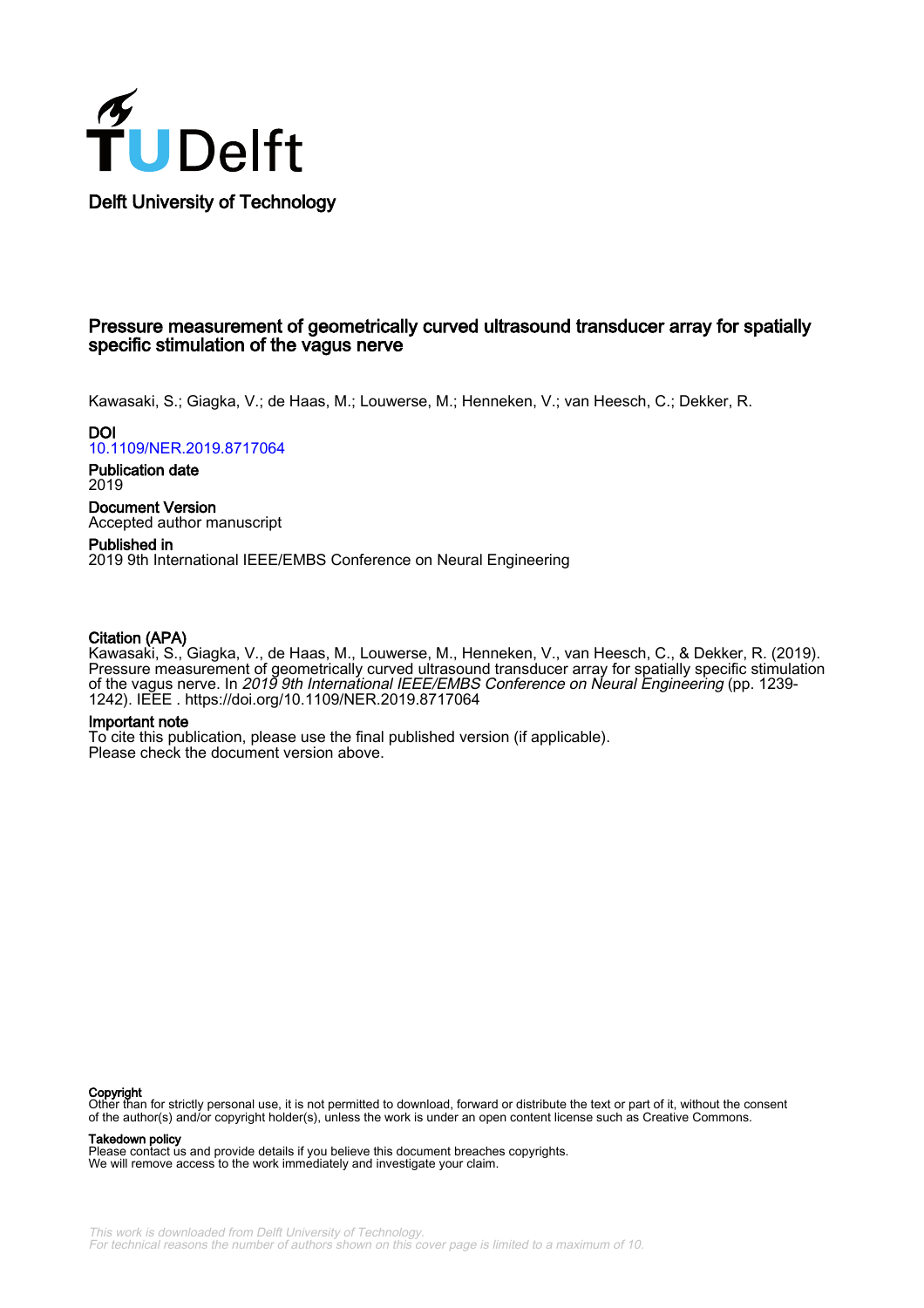# **Pressure measurement of geometrically curved ultrasound** transducer array for spatially specific stimulation of the vagus nerve

S. Kawasaki, V. Giagka, M. de Haas, M. Louwerse, V. Henneken, C. van Heesch, and R. Dekker

Abstract- Vagus nerve stimulators currently on the market can treat epilepsy and depression. Recent clinical trials show the potential for vagus nerve stimulation (VNS) to treat epilepsy, autoimmune disease, and traumatic brain injury. As we explore the benefits of VNS, it is expected that more possibilities for a new treatment will emerge in the future. However, existing VNS relies on electrical stimulation, whose limited selectivity (due to its poor spatial resolution) does not allow for any control over which therapeutic effect to induce. We hypothesize that by localizing the stimulation to fascicular level within the vagus nerve with focused ultrasound (US), it is possible to induce selective therapeutic effects with less side effects.

A geometrically curve US transducer array that is small enough to wrap around the vagus nerve was fabricated. An experiment was conducted in water, with 48 US elements curved in a 1 mm radius and excited at 15 MHz to test the focusing capabilities of the device. The results show that the geometrical curvature focused the US to an area with a width and height of 110 μm and 550 μm. This will be equivalent to only 2.1% of the cross section of the vagus nerve, showing the potential of focused US to stimulate individual neuronal fibers within the vagus nerve selectively.

#### I. INTRODUCTION

Currently marketed vagus nerve stimulators are used to treat epilepsy and depression [1] by stimulating the vagus nerve. Vagus nerve stimulation (VNS) works by implanting a cuff electrode directly onto the vagus nerve located at the neck. Since the vagus nerve is a bundle of nerves that includes efferent nerves connecting to many organs other than the brain (i.e. heart, lung, spleen, stomach etc.) recent clinical trials have begun to explore VNS as a method to modulate these other organs for therapeutic benefits. Some examples of these clinical trials target chronic heart failure [2] or autoimmune diseases [3] such as Crohn's disease or rheumatoid arthritis. However, the side effects of these therapies still remain; these include neck pain, coughing, voice alteration, and dyspnea [4]. Therefore, the goal of this paper is to explore a new stimulation technique, which has the potential to induce therapeutic effect that targets only one of the previously mentioned diseases, while reducing the side effects by localizing the stimulation to individual fascicles within the nerve.

One option that was explored by T. Stieglitz et al. was to mechanically pierce through a peripheral nerve and distribute highly selective electrode contacts over the cross section of the nerve, which can create localized activation at the fascicular level [5]. This method was proven to work for motor nerves. Nonetheless, to our knowledge this concept has not been applied to the vagus nerve, most likely because the vagus nerve has vital functions and is too risky to penetrate with such a device. Another option investigated was to use multiple electrodes along the inner walls of a cuff that can be excited independently (i.e. multi-contact electrode [4], [6]). For this method, additional advancement must be made to increase the number of electrodes to achieve better spatial resolution.

As an alternative approach, we propose focused ultrasound (US) to stimulate individual fascicles within the vagus nerve. It has already been shown that US can stimulate neurons [7]. The stimulation mechanism remains to be unclear, but one possible explanation is that the acoustic force from the US deforms the cell membrane and stimulates the mechanosensitive ion channels [8]. Transcranial US neurostimulation has been studied extensively over the past decade due to its compelling characteristic to stimulate certain regions deep within the brain but without invasively penetrating the brain [9]. Similarly, we hypothesize that if US transducers are wrapped around the vagus nerve, individual fascicles within the vagus nerve can be stimulated without penetrating the nerve

For transcranial applications, the US frequency is commonly below 5 MHz, as higher frequency US will not penetrate through the skull. This limits the spatial resolution of the therapy to several millimeters. Unfortunately, this is already too coarse for VNS, as the vagus nerve has a diameter of about 2 to 4 mm at the site of stimulation. However, this resolution can be increased if higher frequencies and a larger number of US transducers are employed. Luckily, operating at higher frequencies is not a limitation for our proposed solution, as the US transducers will be wrapped directly around the vagus nerve.

Only a handful of researchers have conducted in-vivo tests at these frequencies. M. Menz et al. stimulated retinal ganglion cells with US at a frequency of 43 MHz for retinal prosthetic application [10]. This was possible because the retinal cells are directly accessible through the surface of the eye without penetrating the skull. These results indicate that neurons can indeed be activated at higher US frequencies, strengthening our hypothesis that stimulation of neurons within the vagus nerve with such high frequencies should be feasible.

In the past, creating a cuff with US transducers so small that could be wrapped around the vagus nerve would be

<sup>\*</sup>Research supported by ULIMPIA

S. Kawasaki and V. Giagka are with the Microelectronics Department, Delft University of Technology, Delft, The Netherlands (corresponding author e-mail: shinnosuke.kawasaki@philips.com). V. Giagka is also with Fraunhofer Institute for Reliability and Microintegration IZM, Berlin,

Germany. M. Louwerse, V.Henneken, C.van Heesch, R. Dekker is with Philips Research, Eindhoven, The Netherlands. M. de Haas is with Philips Innovation Services, Eindhoven, The Netherlands.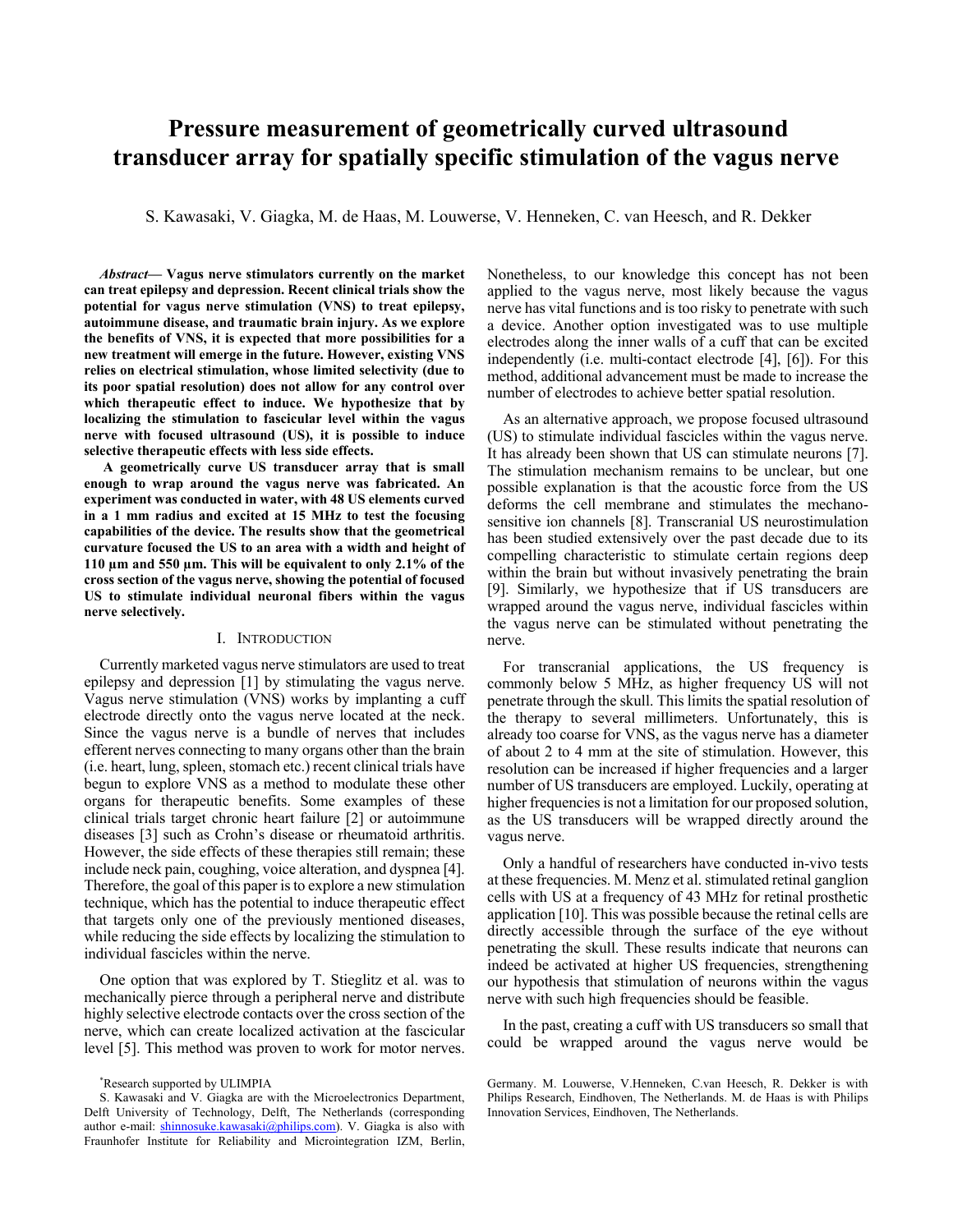unthinkable. Due to the advent of mechanical and electrical micro systems (MEMS) it is now possible to fabricate thousands of US transducers in a few millimeter square area. This allows for a high-resolution US cuff at a size comparable to conventional VNS cuff electrodes.

In this paper, we propose a new high-resolution vagus nerve stimulator. A flexible array of US transducers that can be wrapped around the vagus nerve. This device will have the potential to achieve single fascicle stimulation along with the ability to control the stimulation region by applying a phase delay to each US transducer. Finally, the concept can be extended to all peripheral nerves. Thinner nerves can also be targeted if a suitable spacer with an acoustic impedance similar to water is used between the nerve and the US transducers because US will propagate through the spacer.

The rest of this paper illustrates the focusing capabilities of such a proof-of-concept high-resolution cuff, in a proof-ofconcept experiment. A device with 48 US transducer elements (each element consisting of 24 US transducers) was fabricated and positioned in a half-cylinder with 1 mm radius inside the water medium. The array of transducers were excited and the pressure profile in the volume within and above the halfcylinder (where the nerve would be positioned) was measured. To verify measured results, simulations of the US pressure field were also conducted, using the same geometry.

#### II. MATERIAL AND METHOD

#### A. Sample preparation

Capacitive Micromachined Ultrasonic Transducers (CMUTs) consist of two circular parallel plates with the bottom plate on the silicon substrate and the top plate suspended over the bottom one, with an insulating layer and a vacuum gap in between. By applying an AC signal to the two plates, the distance between them changes generating US. An additional DC voltage can be applied either to tune the center frequency or to increase the amplitude of the US [11].

The CMUT devices were fabricated through MEMS microfabrication. Each features with a diameter of 25 um and 24 of them were aligned on a single silicon island with 2  $\mu$ m spacing between two adjacent CMUT devices. This silicon island will be referred to as a CMUT element. On the same wafer, 112 of these CMUT elements were aligned next to each other with 2 um spacing. The Flex-to-rigid process [12], [13] was employed to use polyimide as a flexible layer that connects all elements, thus creating a flexible device which can curve.

The array of CMUT elements was fixed in a curvature along the inner wall of a half-cylinder with an inner radius of 1 mm. This was placed on top of a PCB and was wire bonded to connect to external connectors. Subsequently, the device was coated with 20 µm of PDMS and 5 µm of Parylene. The PDMS served as an acoustic matching layer between the CMUT and water. The parylene on top of it prevented PDMS from absorbing water and avoided short circuits at the electrical connectors. Fig. 1a shows an overview of the prepared sample before it was coated with PDMS and Parylene. Fig. 1b is a close up image of the CMUTs.

#### **B.** Experimental setup

Fig. 2a shows the experimental circuit. A 5 VDC bias was connected to all of the CMUTs through a 100 k $\Omega$  resistor. The 48 CMUT elements at the center of the device were connected in parallel and were excited simultaneously. An US tone burst of 15 MHz at a pulse repetition frequency (PRF) of 1 kHz with 30 cycle was generated with a function generator (Keysight Model 3621A). This signal was amplified through an amplifier up to 17 V peak-to-peak voltage to excite the CMUT elements via a decoupling capacitor (47 nF). This input RF signal was measured across a 100:1 voltage divider. The acoustic pressure was measured with an optical fiber pressure sensor along with the fiber optic hydrophone (Precision Acoustics).

Fig. 2b is a side view of the CMUT immersed inside water during the measurement. The optical fiber pressure sensor with a tip diameter of 0.1 mm was positioned from the top. Water was used as the acoustic medium to mimic the acoustic property of a nerve, since sound velocity is relatively similar for water (1500 m/s) and nerve (1630 m/s). Using water also confirms that the device is water tight and can be extended to in-vitro experiments in the future.



One silicon island with 24 CMUTs



Figure 1. (a) Overview of curved CMUT wire bonded to a PCB before coating of PDMS and Parylene. The CMUT elements were glued to the halfcylinder which was then glued to the PCB. The electrical interconnects are encapsulated in polyimide which is further connected to the bondpad for external connection. (b) a close up image of the CMUTs with 24 CMUTs in one column and 112 CMUT elements (not shown entirely) in a row. The transparent yellow film encapsulating the islands is the polyimide.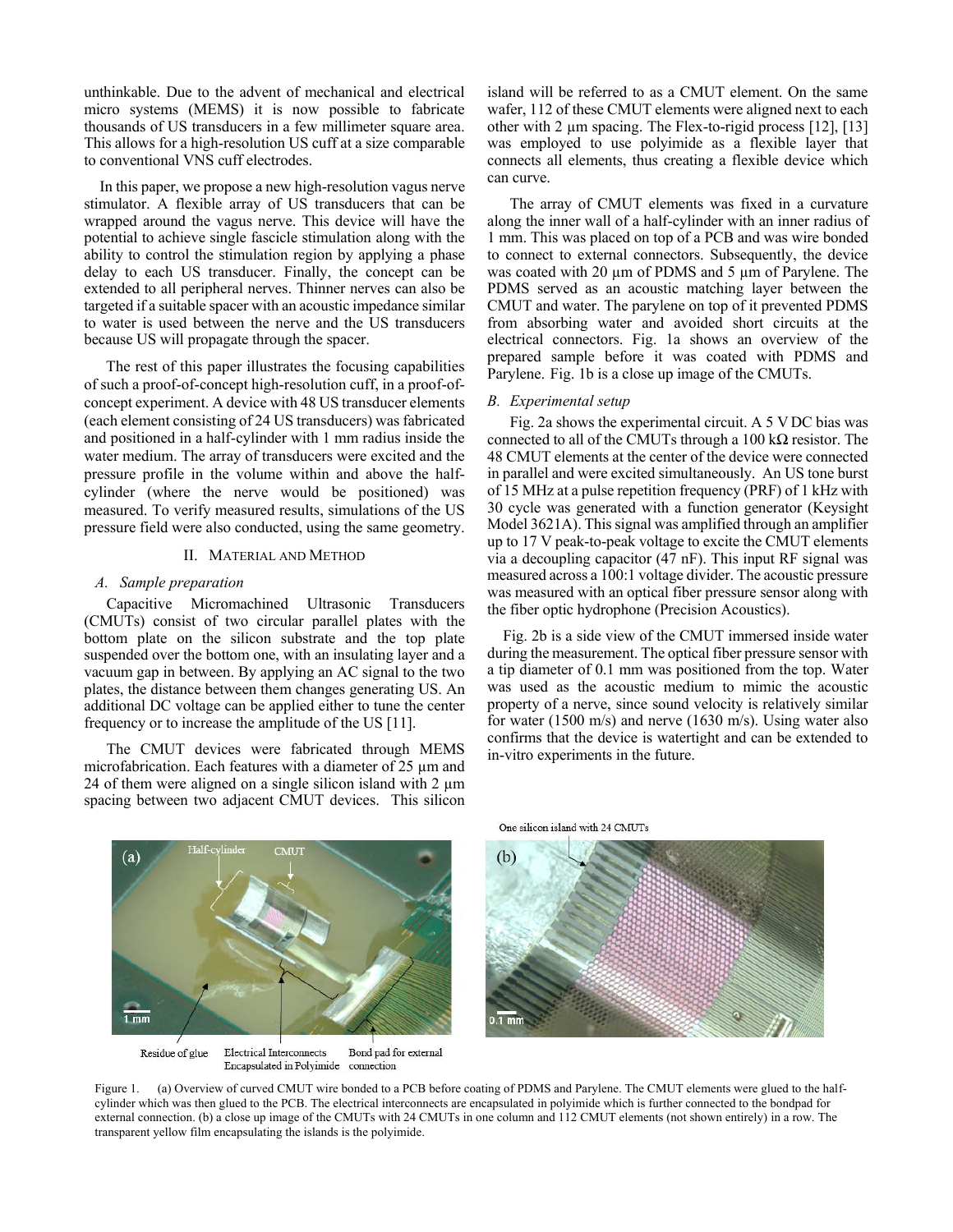

(a) An overview of the experimental circuit. A sine wave with 30 cycles, a center frequency of 15 MHz, and a peak to peak voltage of 17 Figure 2. V at a pulse repetition frequency of 1 kHz, was applied to 48 CMUT connected in parallel via an RF power amplifier and a decoupling capacitance 47 nF. The DC bias voltage was supplied through a 100 k $\Omega$  resistor. (b) The sideview of the measurement setup. The CMUT is aligned in a curvature along the half-cylinder and the optical fiber pressure sensor is positioned within the curvature.

The tip of the optical fiber was moved with a motor controlled micromanipulator in 20 µm steps in the x and z direction shown in Fig. 2b. The y-position was adjusted at the x-z plane with maximum pressure by moving the optical fiber tip in the y-direction (in/ out of plane in Fig. 2b).

#### C. Simulation of the US pressure field

The US pressure field from the CMUT was simulated with an open source software from Michigan State University, Fast Object-Oriented C++ US Simulator (FOCUS) [14]-[16]. In FOCUS, the US field can be simulated by describing the geometry of the US transducer and the medium in which the US propagates. The US transducer geometry was constructed by aligning 48 rectangular transducer elements into a curvature with a radius of 1 mm. Each rectangular element represents a single CMUT element. The width and height of the rectangle element was  $25 \mu m$  and 0.65 mm respectively. The spacing between each transducer was 2 μm.

The simulation was done in a continuous wave mode and the medium used for the simulation was water. The pressure was simulated on the x-z plane at  $y = 0$ , which is the center of the US transducer element.

#### **III. RESULTS**

Fig. 3a is the measured pressure field. The instantaneous spatial peak pressure ( $P_{peak}$ ) was 310 kPa. The width and length of the focal area defined by the -3dB level (shown with a black contour) was 110 µm and 570 µm respectively. The experimentally scanned area is relatively small compared to the size of the half-cylinder. This was because a larger measurement area requires a quadratic increase in the experimental time.

To put this result in perspective, Fig. 3b is the simulation result of a larger US field and Fig. 3c is the close up view where the measurement was conducted. The white circle has a radius of 1 mm and represents the vagus nerve. The red dot are where the 48 CMUTs were positioned.

From both the simulations and the experiments, the focal area is elongated in the vertical direction because the 48 CMUT transducers were aligned at the bottom of the halfcylinder. An interference pattern can also be seen, radiating outwards from the US transducer. This is because the US transducers were stimulated at the same amplitude. The focal area size from the experiment was  $6.50 \times 10^4$  µm<sup>2</sup>. Assuming that the vagus nerve has a diameter of 2 mm, the ratio between the focal area to the cross section of the vagus nerve was 2.1 % from the experiment. This was larger than the simulation result as can be seen by comparing Fig. 3a and Fig. 3c. One possible reason for this is that the measured sample was tilted.

The spatial peak pulse average intensity  $(I_{SPPA})$  of US can be calculated by the following equation,

$$
I_{\text{SPPA}} = \frac{P_{\text{peak}}^2}{2Z_0}
$$

where,  $Z_0$  is the acoustic impedance of the medium ( $Z_0 \approx$  $1.5 \times 10^6$  kg/m<sup>2</sup>/s for water). Based on this equation, I<sub>SPPA</sub> was  $3.2$  W/cm<sup>2</sup>. The mechanical index (MI) is a figure of merit that describes the acoustic force of the US [17]. This value increases as the pressure increases and decreases with frequency. In this research, MI was 0.078.

#### IV. DISCUSSION

To our knowledge, in-vivo experiments that uses an acoustic frequency of 15 MHz to stimulate a neuron has not yet been conducted. Furthermore, it is not clear at which intensity or amplitude is required to stimulate a nerve at this frequency. Nonetheless, G. F. Li et al. stimulated a mouse brain at 5 MHz with an intensity of 210 mW/cm<sup>2</sup> [18] and M. Menz et al. stimulated the retinal ganglion cell of a salamander at 43 MHz with an intensity of 20 W/cm<sup>2</sup> [10]. Extrapolating from these results it is expected that an intensity of several  $W/cm<sup>2</sup>$  will be required at 15 MHz. Thus, the intensity from this research  $(3.2 \text{ W/cm}^2)$  will likely to be sufficient. This must be verified with additional in-vivo experiments.

Considering the safety of US stimulation, the U.S. Food and Drug Administration (FDA) allows  $I_{SPPA}$  < 190 W/cm<sup>2</sup> for diagnostic US imaging [17]. This threshold intensity is relatively high and is higher than what was observed during our experiment. Meanwhile, the average intensity needs to be limited to 720 mW/cm<sup>2</sup>; also defined by the FDA, to avoid temperature induced tissue damage. Both conditions can be met by using an US waveform with an appropriate duty cycle. Another mechanism that may cause damage is cavitation. Cavitation is a phenomenon when the US forms a gaseous